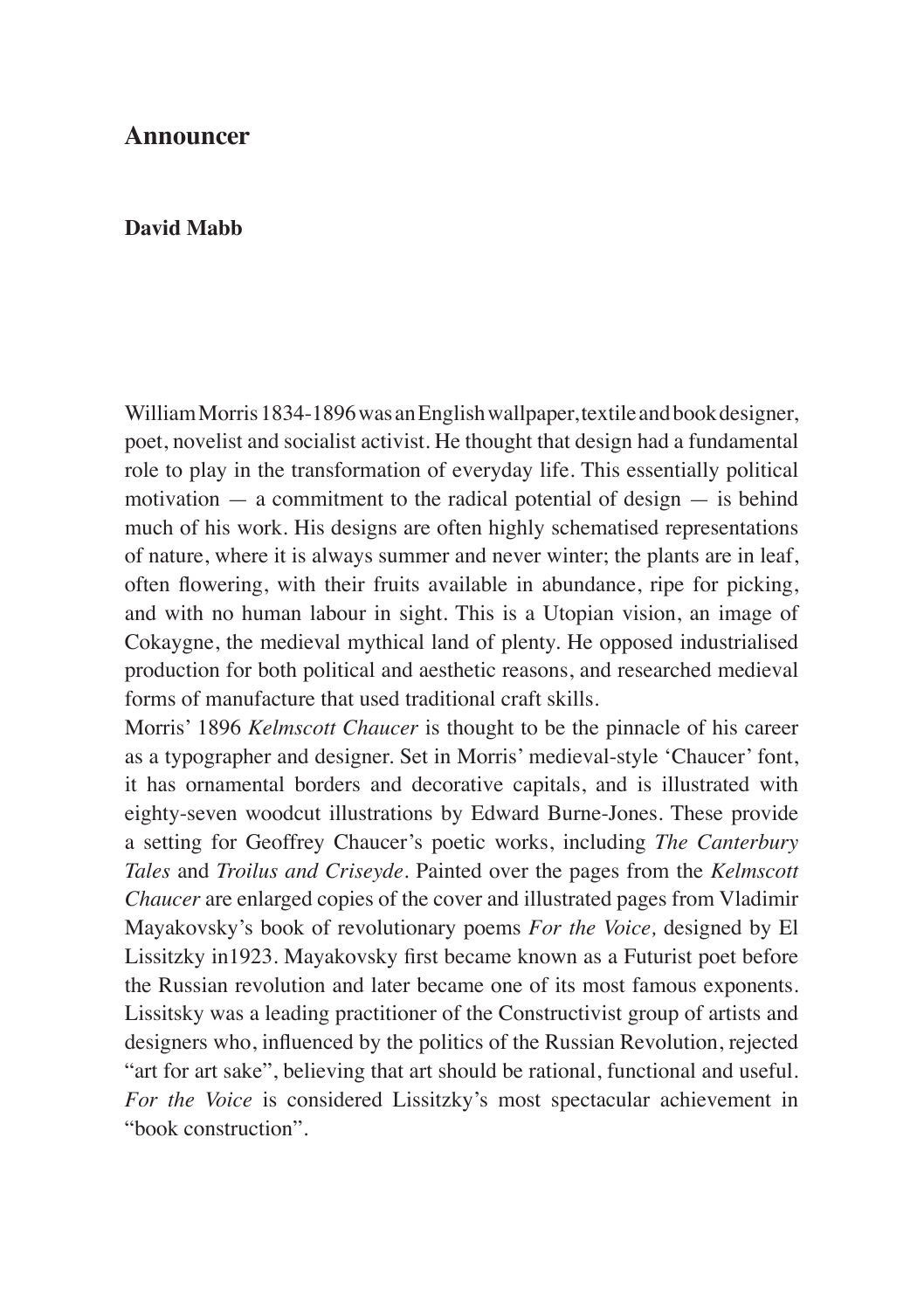

**Figure 6.** David Mabb. *Announcer,* 2014. Installation view, Focal Point Gallery, Southend-on-Sea.

## *Announcer,* Focal Point Gallery**<sup>1</sup>**

The main gallery space was dominated by a new installation of paintings entitled *Announcer* (2013). The work is composed of two facsimile editions of the *Kelmscott Chaucer* which are pasted in a grid, twenty pages at a time, onto thirty canvases measuring 148 cm x 168 cm. Two editions are used so that every page, both recto and verso, is shown. This appropriates the form of the paintings of American artist Tim Rollins and KOS, in which pages from books are glued to canvases in grids. But the resemblance stops there. The Lissitsky images painted over the *Kelmscott Chaucer* pages are not painted as a response to a reading of the *Kelmscott Chaucer* as in Rollins' work, but are presented as equal partners. The methodology used is dialectical montage, where a "third meaning", an abstraction resulting from the juxtaposition of separate representations, is produced. Walter Benjamin in *The Arcades Project* describes such an image as "that wherein what has been comes together in a flash with the now to form a constellation. In other words, image is dialectics at a standstill."**<sup>2</sup>** In the paintings, the large decorative capitals of the Kelmscott design are left unpainted, interrupting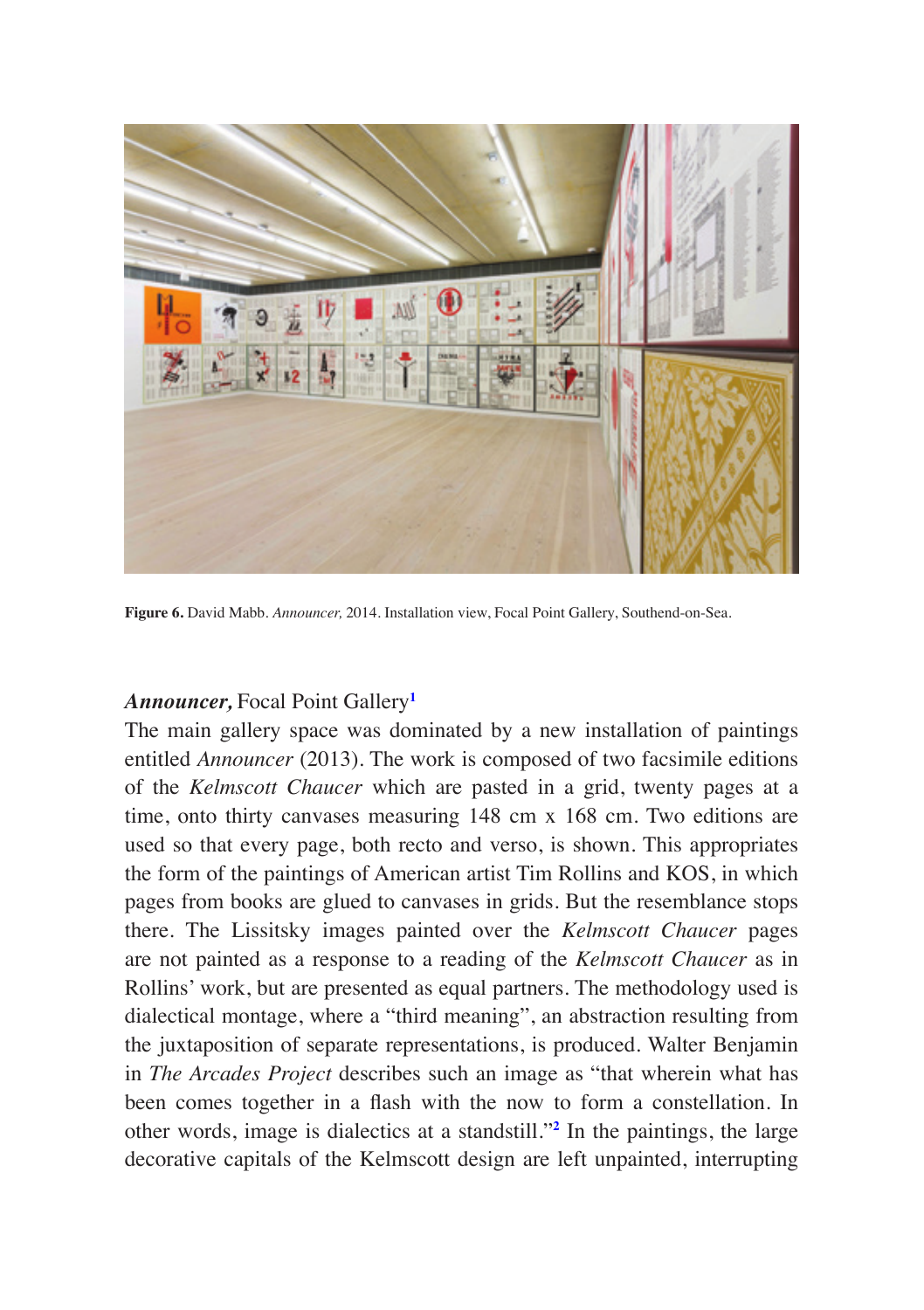

**Figure 7.** David Mabb. *Announcer 2*, 2013. Paint on paper, 148 cm x 168 cm.

Because of the combination of Middle English and Russian texts, few people are able to 'read'the painting/installation. It is understood through viewing the formal juxtaposition of the constituent parts. When the two books are 'merged' together in *Announcer,* the viewer/reader walked into the Focal Point Gallery and was surrounded on three sides wall to wall, floor to ceiling. The books cease to be objects that can be held, becoming an environment. Physically the painting/installation was hung with only very small gaps, two paintings high by fifteen paintings long, and measured nearly three and a half meters by over twenty-two meters. But another transformation also took place. The 'politics of form', the aesthetic investigation of the ideological intersections and differences of the two very different book designs, is an important part of the work. Through a crossing of disciplinary boundaries, combining design, literature, and fine art, it re-visioned the world out of its constituent historical elements. *Announcer* takes a magnificent but backward looking work (Morris looked to the medieval period for the Kelmscott Press' influences), and combines it with one of the most futurist of works (Constructivist artists were violently opposed to art from the past). Morris' once utopian book design is recharged with political meaning by its integration with Mayakovsky's and Lissitzky's designs for a revolutionary moment. *Announcer* questions both the rose tinted medievalism of Morris and the blind rejection of history of the Constructivists.

Also in the gallery opposite the work was a free printed newspaper was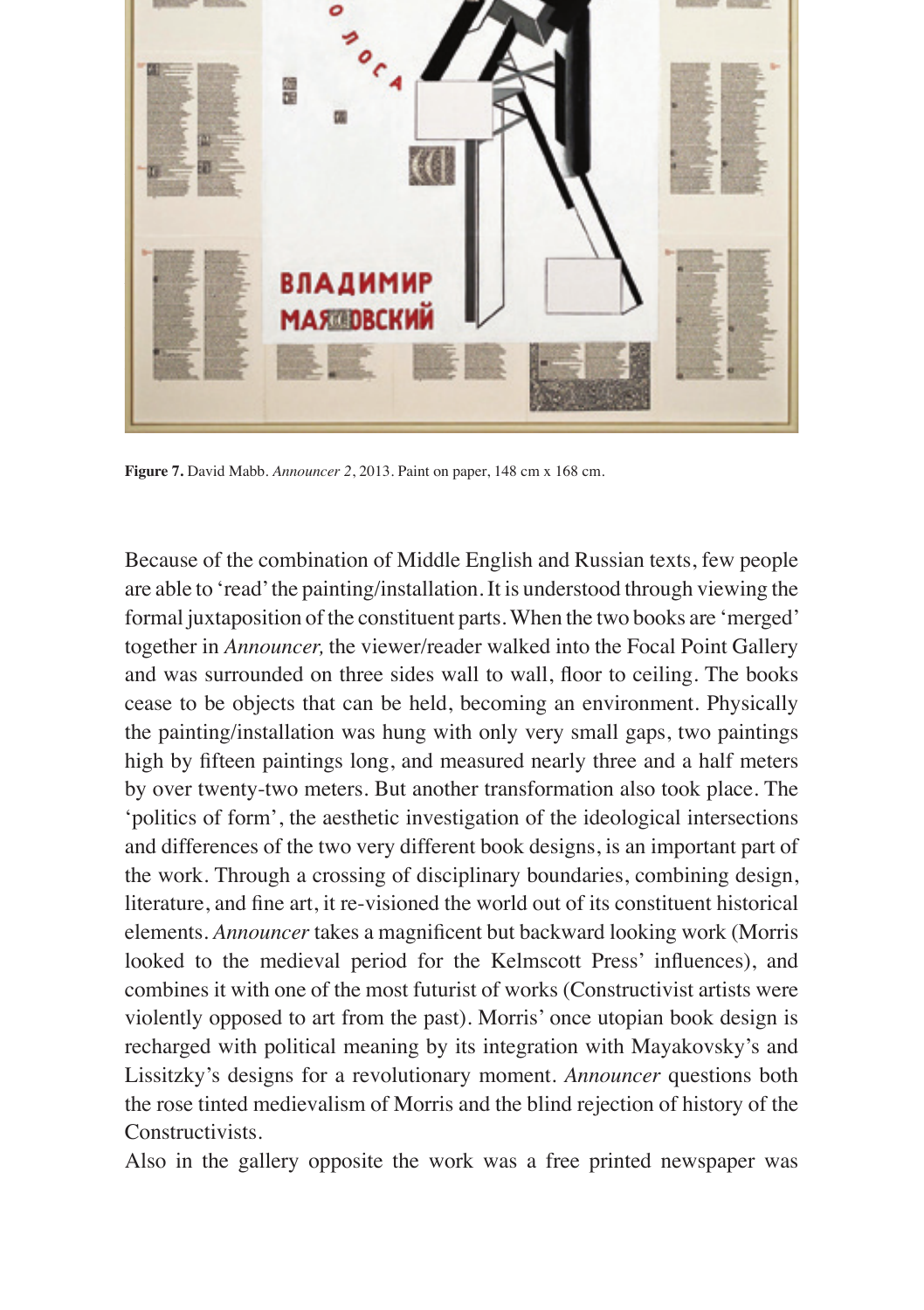

**Figure 8.** David Mabb. *Announcer 14*, c. 2013. Paint on paper, 148 cm x 168 cm.

In Gallery 2 *Rhythm 69* (2008) is a series of paintings on a William Morris 1960s block printed wallpaper sample book. The book presented each wallpaper cut down to a 38cm x 48cm page. The 69 pages of wallpaper from the book (and the front page, an image of the Sanderson's shop, which produced Morris and Co. wallpapers at the time) have been glued in sequence onto separate canvases marginally larger than the pages. Images from a Malevich-inspired Hans Richter storyboard are painted sequentially onto each page. The paintings are hung vertically down the wall (emphasising the filmic qualities of the work) in a formalist grid which can be seen as a metaphor for the regulative practices of industrialised society which both generates and contains the paintings' utopian potential.

Painted along the Window Gallery was a site-specific triptych of paintings titled *After Morris and Malevich* (2014) that presented a series of Morris patterns defined into a Square, a Cross and a Circle clearly quoting Malevich's Suprematist forms.

To accompany the exhibition, a limited edition screen print *beaT bout* (2014) was produced. Measuring 41cm x 29cm, an enlarged image of a page from El Lissitzky's designed book of revolutionary poems by Vladimir Mayakovsky *For the Voice*, was printed onto pages from a facsimile edition of the *Kelmscott Chaucer*, a collection of works by Geoffrey Chaucer published by the Kelmscott Press, as used in *Announcer*. The title *beaT bouT* is a translation/transliteration of the Russian text on the page from *For the Voice.*